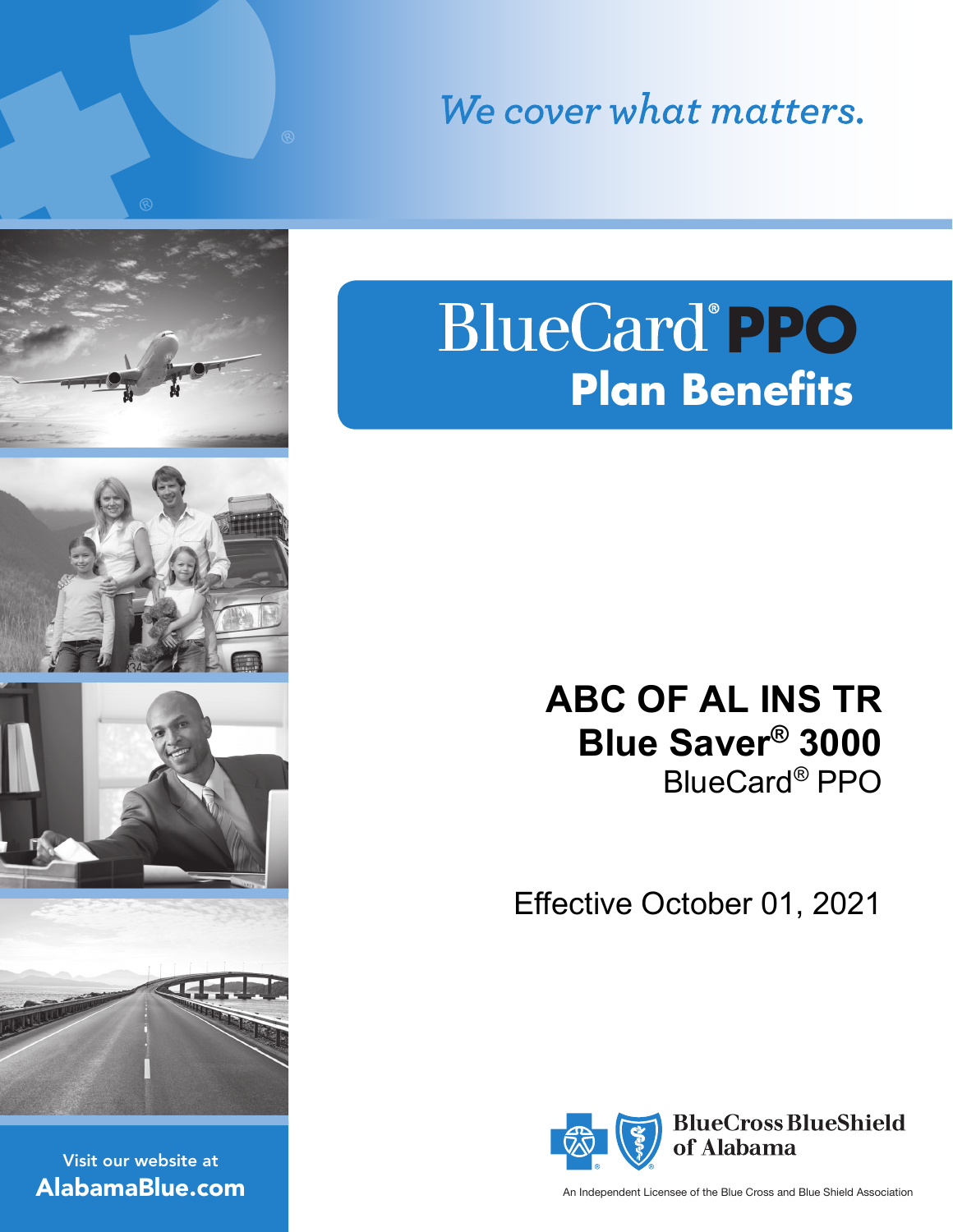### **Prescription Drugs: ValueONE Network**

#### **ValueONE Network Facts:**

- 41,000 major national and regional pharmacy chains, retailers and grocers, and independent pharmacies participate in the ValueONE Network. This includes many national pharmacies you may already be using.
- Pharmacies that participate in the ValueONE Network can fill up to a 90-day supply of certain medications at the same location (prescription must be written for up to a 90-day supply).
- If you do not use a ValueONE Network pharmacy, you may be responsible for the full cost of your prescription medication. Benefits may not be provided for out-of-network pharmacies.
- To maximize your pharmacy benefits, you will need to transfer all your prescriptions to a ValueONE Network Pharmacy.

#### **Find a ValueONE Network Pharmacy**

You can locate all of the participating pharmacies in your area at

**AlabamaBlue.com/ValueONEPharmacyLocator**. To search for pharmacies in your area, enter your ZIP code in the "Location" search field and then click "Search".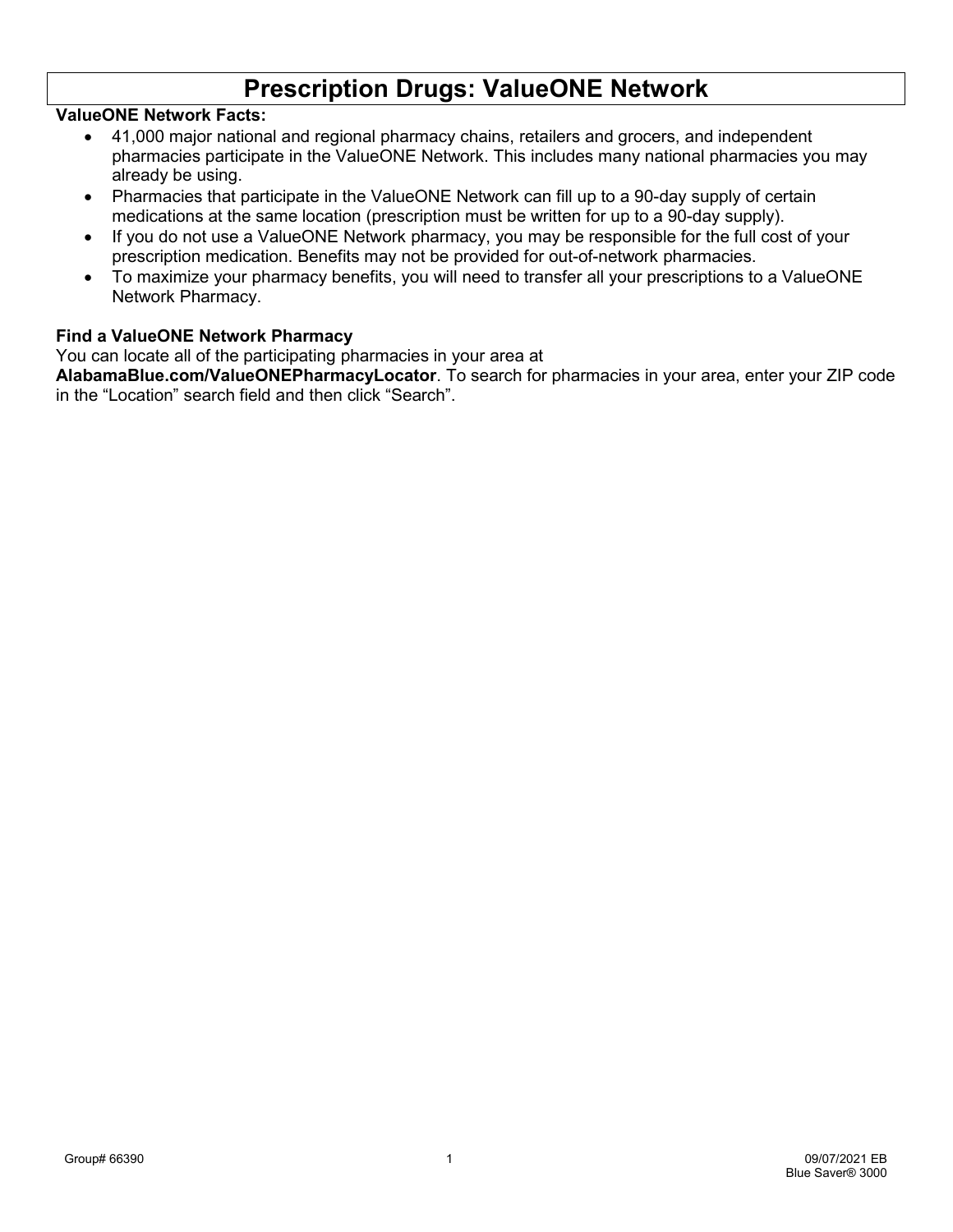**ABC OF AL INS TR Blue Saver® 3000 BlueCard***®* **PPO**

| Effective October 01, 2021                                                                                                                                                                                                                                                                                    |                                                                                                                                                                              |                                                                                                                                       |
|---------------------------------------------------------------------------------------------------------------------------------------------------------------------------------------------------------------------------------------------------------------------------------------------------------------|------------------------------------------------------------------------------------------------------------------------------------------------------------------------------|---------------------------------------------------------------------------------------------------------------------------------------|
| <b>BENEFIT</b>                                                                                                                                                                                                                                                                                                | <b>IN-NETWORK</b>                                                                                                                                                            | <b>OUT-OF-NETWORK</b>                                                                                                                 |
| Benefit payments are based on the amount of the provider's charge that Blue Cross and/or Blue Shield plans recognize for payment of<br>benefits. The allowed amount may vary depending upon the type provider and where services are received.                                                                |                                                                                                                                                                              |                                                                                                                                       |
|                                                                                                                                                                                                                                                                                                               | SUMMARY OF COST SHARING PROVISIONS                                                                                                                                           |                                                                                                                                       |
|                                                                                                                                                                                                                                                                                                               | (Includes Mental Health Disorders and Substance Abuse)                                                                                                                       |                                                                                                                                       |
| <b>Calendar Year Deductible</b>                                                                                                                                                                                                                                                                               | \$3,000 individual; \$6,000 family                                                                                                                                           | \$6,000 individual; \$12,000 family                                                                                                   |
| The in-network and out-of-network calendar year<br>deductibles are separate and do not apply to<br>each other                                                                                                                                                                                                 |                                                                                                                                                                              |                                                                                                                                       |
| <b>Calendar Year Out-of-Pocket Maximum</b>                                                                                                                                                                                                                                                                    | \$6,000 individual; \$12,000 family                                                                                                                                          | There is no out-of-pocket maximum for out-                                                                                            |
| All deductibles, copays and coinsurance for in-<br>network services and all deductibles, copays<br>and coinsurance for out-of-network mental<br>health disorders and substance abuse<br>emergency services apply to the out-of-pocket<br>maximum.                                                             | After you reach your Calendar Year Out-of-<br>Pocket Maximum, applicable expenses for you<br>will be covered at 100% of the allowed amount<br>for remainder of calendar year | of-network services.                                                                                                                  |
|                                                                                                                                                                                                                                                                                                               | <b>INPATIENT HOSPITAL AND PHYSICIAN BENEFITS</b>                                                                                                                             |                                                                                                                                       |
|                                                                                                                                                                                                                                                                                                               | (Includes Mental Health Disorders and Substance Abuse)                                                                                                                       |                                                                                                                                       |
| Precertification is required for inpatient admissions (except medical emergency services and maternity); notification within 48 hours for<br>medical emergencies. Generally, if precertification is not obtained, no benefits are available. Call 1-800-248-2342 (toll-free) for<br>precertification.         |                                                                                                                                                                              |                                                                                                                                       |
| <b>Inpatient Hospital</b>                                                                                                                                                                                                                                                                                     | Covered at 80% of the allowed amount,<br>subject to calendar year deductible                                                                                                 | Covered at 50% of the allowed amount,<br>subject to calendar year deductible                                                          |
|                                                                                                                                                                                                                                                                                                               |                                                                                                                                                                              | Note: In Alabama, available only for medical<br>emergency services and accidental injury                                              |
| <b>Inpatient Physician Visits and</b><br><b>Consultations</b>                                                                                                                                                                                                                                                 | Covered at 80% of the allowed amount,<br>subject to calendar year deductible                                                                                                 | Covered at 50% of the allowed amount,<br>subject to calendar year deductible                                                          |
|                                                                                                                                                                                                                                                                                                               |                                                                                                                                                                              | <b>Mental Health Disorders and Substance</b><br><b>Abuse Services</b> covered at 50% of the<br>allowed amount, no copay or deductible |
|                                                                                                                                                                                                                                                                                                               | <b>OUTPATIENT HOSPITAL BENEFITS</b>                                                                                                                                          |                                                                                                                                       |
|                                                                                                                                                                                                                                                                                                               | (Includes Mental Health Disorders and Substance Abuse)                                                                                                                       |                                                                                                                                       |
| Precertification is required for some outpatient hospital benefits; please see benefit booklet. Precertification is also required for provider-<br>administered drugs; visit AlabamaBlue.com/ProviderAdministeredPrecertificationDrugList.<br>If precertification is not obtained, no benefits are available. |                                                                                                                                                                              |                                                                                                                                       |
| <b>Outpatient Surgery (Including</b><br><b>Ambulatory Surgical Centers)</b>                                                                                                                                                                                                                                   | Covered at 80% of the allowed amount,<br>subject to calendar year deductible                                                                                                 | Covered at 50% of the allowed amount,<br>subject to calendar year deductible                                                          |
|                                                                                                                                                                                                                                                                                                               |                                                                                                                                                                              |                                                                                                                                       |
|                                                                                                                                                                                                                                                                                                               |                                                                                                                                                                              | In Alabama, not covered                                                                                                               |
|                                                                                                                                                                                                                                                                                                               |                                                                                                                                                                              |                                                                                                                                       |
|                                                                                                                                                                                                                                                                                                               |                                                                                                                                                                              |                                                                                                                                       |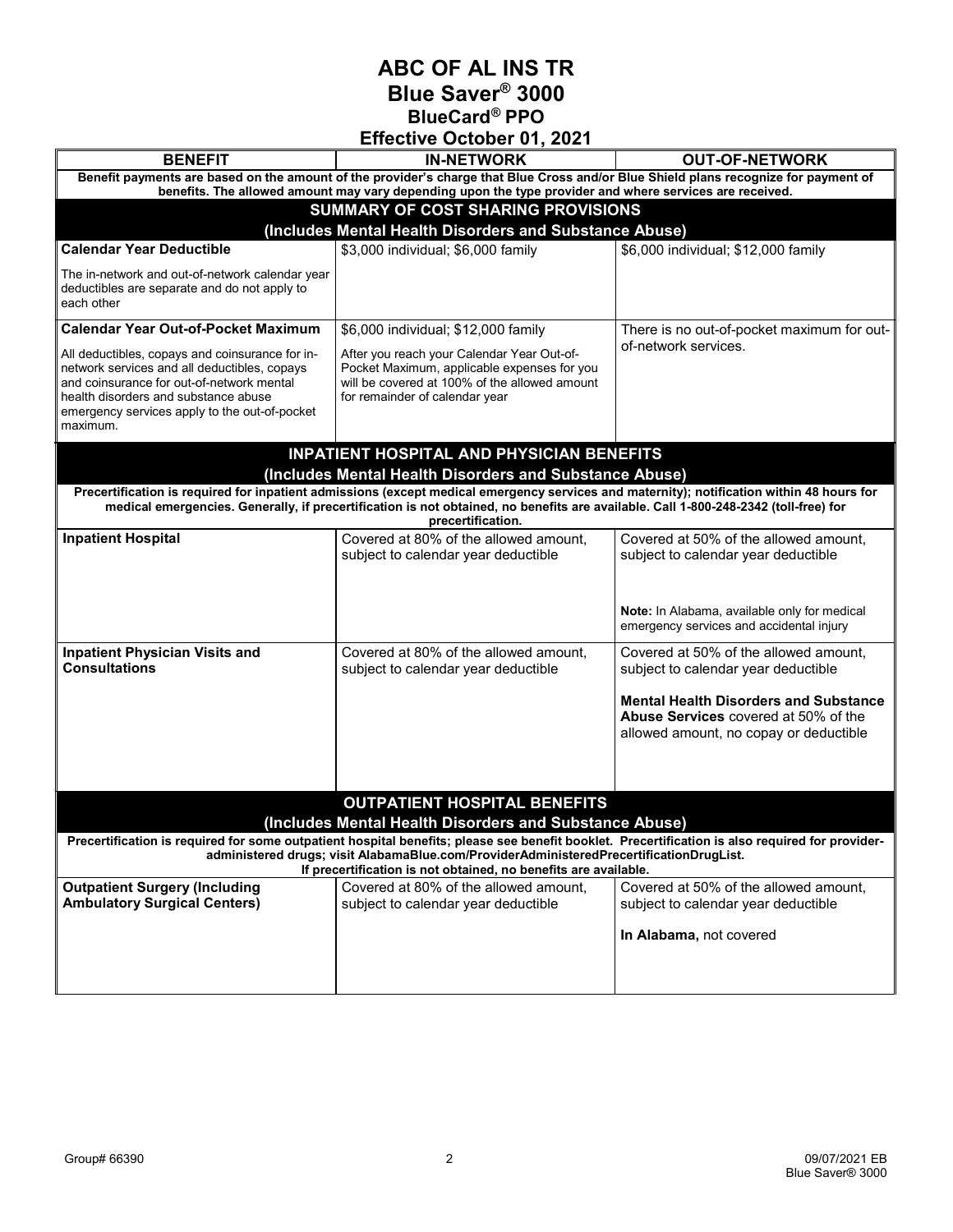| <b>BENEFIT</b>                                                                                                                                                                                                                                                                                      | <b>IN-NETWORK</b>                                                                   | <b>OUT-OF-NETWORK</b>                                                                                                                                                                                                                                                                   |
|-----------------------------------------------------------------------------------------------------------------------------------------------------------------------------------------------------------------------------------------------------------------------------------------------------|-------------------------------------------------------------------------------------|-----------------------------------------------------------------------------------------------------------------------------------------------------------------------------------------------------------------------------------------------------------------------------------------|
| <b>Emergency Room (Medical Emergency)</b>                                                                                                                                                                                                                                                           | Covered at 80% of the allowed amount,<br>subject to calendar year deductible        | Covered at 80% of the allowed amount.<br>subject to calendar year deductible                                                                                                                                                                                                            |
|                                                                                                                                                                                                                                                                                                     |                                                                                     | <b>Mental Health Disorders and Substance</b><br>Abuse Services covered at 80% of the<br>allowed amount, subject to in-network<br>calendar year deductible                                                                                                                               |
| <b>Emergency Room (Accident)</b>                                                                                                                                                                                                                                                                    | Covered at 80% of the allowed amount.                                               | Covered at 80% of the allowed amount,                                                                                                                                                                                                                                                   |
| Note: If you have a medical emergency as<br>defined by the plan after 72 hours of an<br>accident, refer to Emergency Room (Medical<br>Emergency) above.                                                                                                                                             | subject to calendar year deductible                                                 | and subject to calendar year deductible for<br>services rendered within 72 hours; covered<br>at 50% of the allowed amount subject to<br>calendar year deductible, when services<br>are rendered after 72 hours of the accident<br>and not a medical emergency as defined<br>by the plan |
| <b>Emergency Room (Physician)</b>                                                                                                                                                                                                                                                                   | Covered at 80% of the allowed amount,<br>subject to calendar year deductible        | Covered at 80% of the allowed amount,<br>subject to calendar year deductible                                                                                                                                                                                                            |
|                                                                                                                                                                                                                                                                                                     |                                                                                     | <b>Mental Health Disorders and Substance</b><br><b>Abuse Services</b> covered at 80% of the<br>allowed amount, subject to in-network<br>calendar year deductible                                                                                                                        |
| Chemotherapy, Dialysis, IV Therapy,<br><b>Outpatient Diagnostic Lab, Pathology,</b><br><b>Radiation Therapy &amp; X-ray</b>                                                                                                                                                                         | Covered at 80% of the allowed amount,<br>subject to calendar year deductible        | Covered at 50% of the allowed amount,<br>subject to calendar year deductible                                                                                                                                                                                                            |
|                                                                                                                                                                                                                                                                                                     |                                                                                     | In Alabama, not covered                                                                                                                                                                                                                                                                 |
| <b>Intensive Outpatient Services and</b><br><b>Partial Hospitalization for Mental Health</b><br><b>Disorders and Substance Abuse</b>                                                                                                                                                                | Covered at 80% of the allowed amount,<br>subject to calendar year deductible        | Covered at 50% of the allowed amount,<br>subject to calendar year deductible                                                                                                                                                                                                            |
| Services                                                                                                                                                                                                                                                                                            |                                                                                     | In Alabama, not covered                                                                                                                                                                                                                                                                 |
|                                                                                                                                                                                                                                                                                                     | <b>PHYSICIAN BENEFITS</b><br>(Includes Mental Health Disorders and Substance Abuse) |                                                                                                                                                                                                                                                                                         |
| Precertification is required for some physician benefits; please see benefit booklet. Precertification is also required for provider-<br>administered drugs; visit AlabamaBlue.com/ProviderAdministeredPrecertificationDrugList.<br>If precertification is not obtained, no benefits are available. |                                                                                     |                                                                                                                                                                                                                                                                                         |
| Office Visits and In-Person<br>Consultations                                                                                                                                                                                                                                                        | Covered at 100% of the allowed amount.<br>after \$30.00 physician copay             | Covered at 50% of the allowed amount.<br>subject to calendar year deductible                                                                                                                                                                                                            |
| <b>Second Surgical Opinions</b>                                                                                                                                                                                                                                                                     | Covered at 100% of the allowed amount,<br>after \$30.00 physician copay             | Covered at 50% of the allowed amount.<br>subject to calendar year deductible                                                                                                                                                                                                            |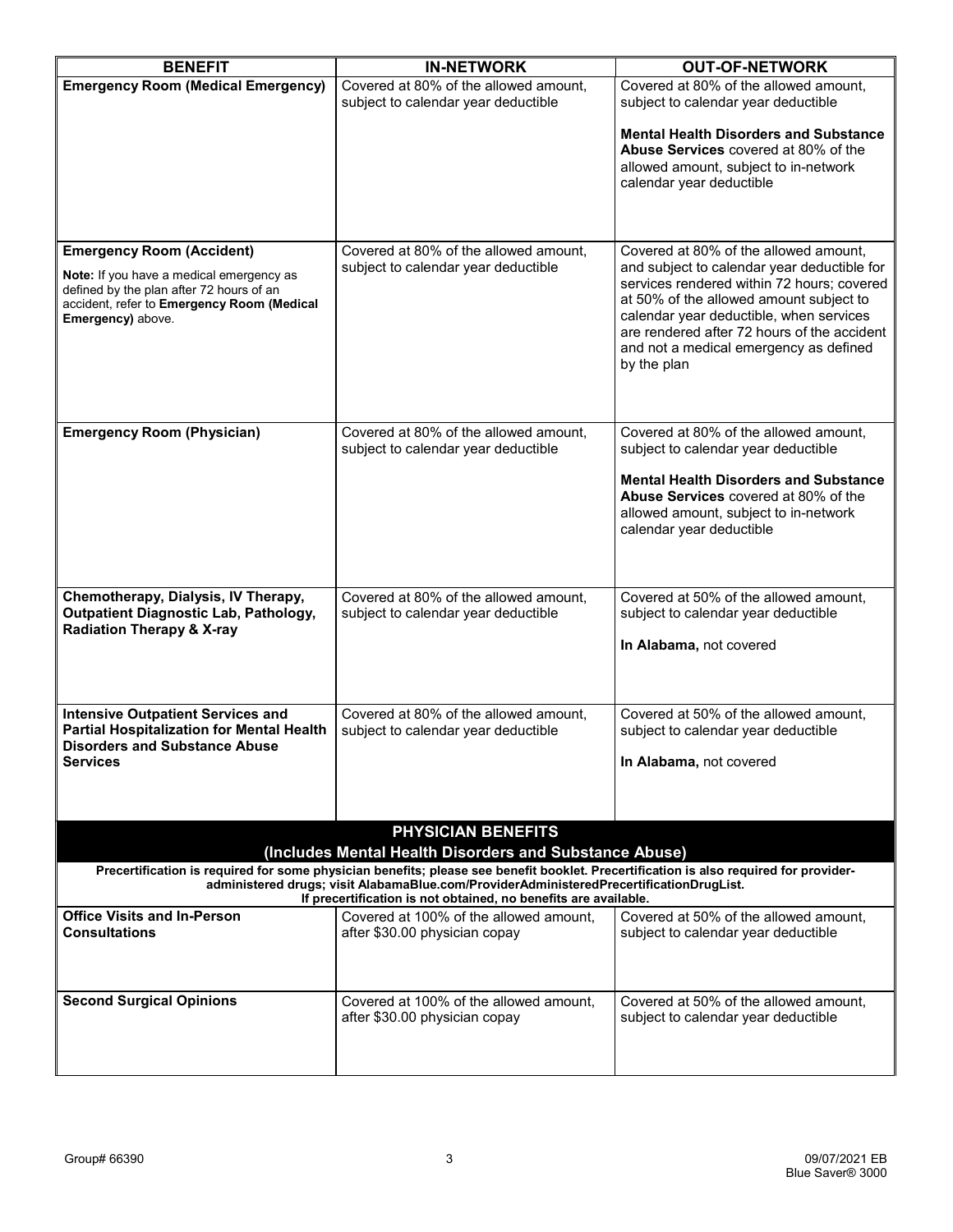| <b>BENEFIT</b>                                                                                                                                                                                                                                                                                                                                                                                                                                                                                            | <b>IN-NETWORK</b>                                                                                                                                                                                   | <b>OUT-OF-NETWORK</b>                                                        |
|-----------------------------------------------------------------------------------------------------------------------------------------------------------------------------------------------------------------------------------------------------------------------------------------------------------------------------------------------------------------------------------------------------------------------------------------------------------------------------------------------------------|-----------------------------------------------------------------------------------------------------------------------------------------------------------------------------------------------------|------------------------------------------------------------------------------|
| Telephone and Online Video Physician<br><b>Consultations Program</b><br>A service, through Teladoc™ to diagnose, treat<br>and prescribe medication (when necessary) for<br>certain medical issues. To enroll, go to<br>Teladoc.com/Alabama or call 1-855-477-4549                                                                                                                                                                                                                                         | Covered at 100% of the allowed amount,<br>subject to a \$30.00 payment per<br>consultation                                                                                                          | Not Covered                                                                  |
| <b>Surgery &amp; Anesthesia</b>                                                                                                                                                                                                                                                                                                                                                                                                                                                                           | Covered at 80% of the allowed amount,<br>subject to calendar year deductible                                                                                                                        | Covered at 50% of the allowed amount,<br>subject to calendar year deductible |
| <b>Maternity Care</b>                                                                                                                                                                                                                                                                                                                                                                                                                                                                                     | Covered at 80% of the allowed amount,<br>subject to calendar year deductible                                                                                                                        | Covered at 50% of the allowed amount,<br>subject to calendar year deductible |
| Chemotherapy, Diagnostic Lab,<br>Dialysis, IV Therapy, Pathology,<br><b>Radiation Therapy &amp; X-ray</b>                                                                                                                                                                                                                                                                                                                                                                                                 | Covered at 80% of the allowed amount,<br>subject to calendar year deductible                                                                                                                        | Covered at 50% of the allowed amount,<br>subject to calendar year deductible |
| <b>Applied Behavioral Analysis (ABA)</b><br><b>Therapy</b>                                                                                                                                                                                                                                                                                                                                                                                                                                                | Covered at 80% of the allowed amount,<br>subject to calendar year deductible                                                                                                                        | Covered at 50% of the allowed amount,<br>subject to calendar year deductible |
| Limited to ages 0-18 for autism spectrum<br>disorders                                                                                                                                                                                                                                                                                                                                                                                                                                                     |                                                                                                                                                                                                     |                                                                              |
|                                                                                                                                                                                                                                                                                                                                                                                                                                                                                                           | PREVENTIVE CARE BENEFITS                                                                                                                                                                            |                                                                              |
| <b>Routine Immunizations and Preventive</b><br><b>Services</b><br>See AlabamaBlue.com/<br><b>PreventiveServices and</b><br>AlabamaBlue.com/<br>SourceRxACAPreventiveDrugList<br>for listing of specific drugs,<br>immunizations and preventive<br>services or call our Customer Service<br>Department for a printed copy<br>Certain immunizations may also be<br>$\bullet$<br>obtained through the Pharmacy<br>Vaccine Network. See<br>AlabamaBlue.com/<br>VaccineNetworkDrugList for more<br>information | Covered at 100% of the allowed amount,<br>no copay or deductible<br>Note: In some cases, office visit copays or facility copays may apply. Blue Cross and Blue Shield of Alabama will process these | Not Covered                                                                  |
| claims as required by Section 1557 of the Affordable Care Act.                                                                                                                                                                                                                                                                                                                                                                                                                                            |                                                                                                                                                                                                     |                                                                              |

claims as required by Section 1557 of the Affordable Care Act.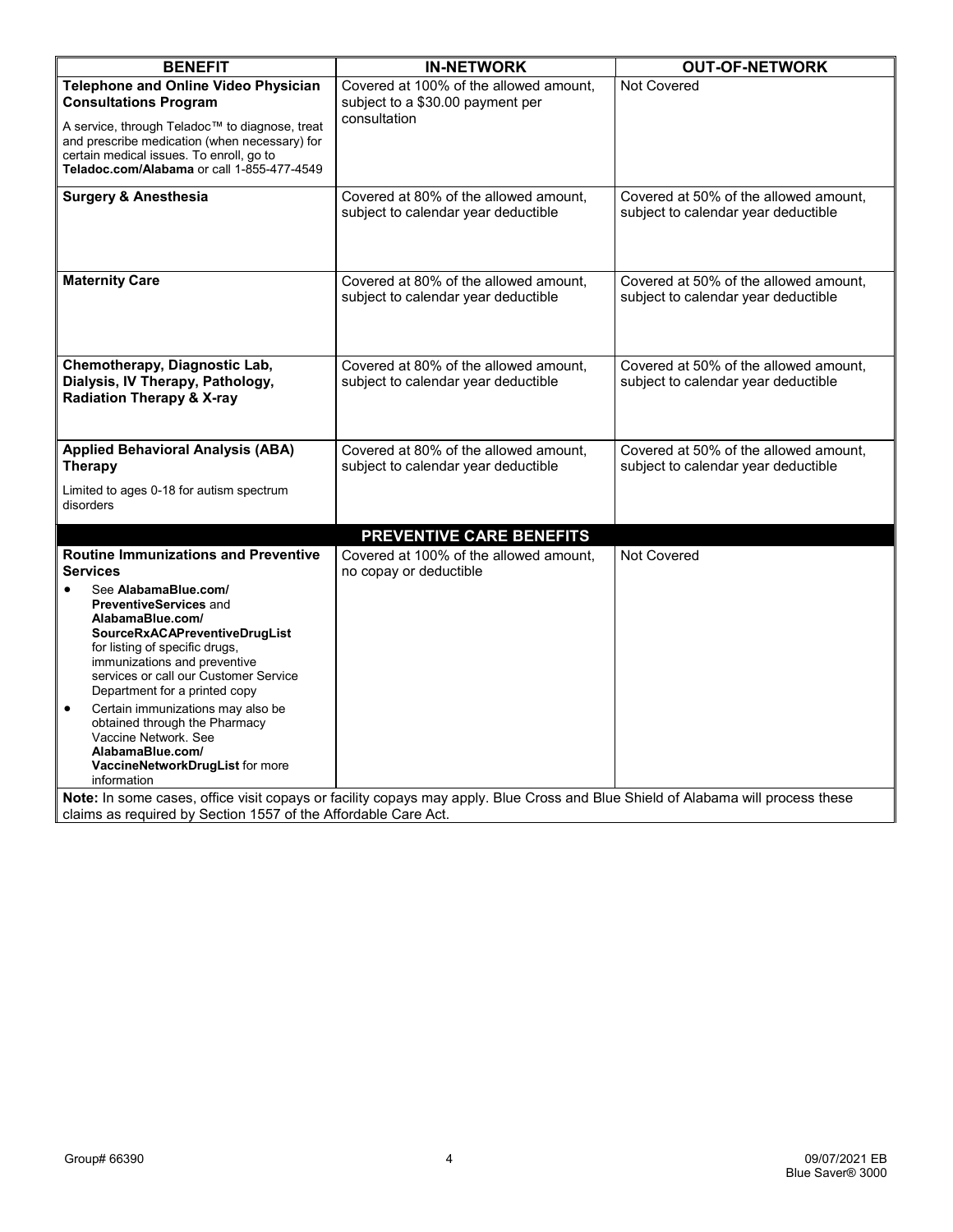| <b>BENEFIT</b>                                                                                                                                                                                                                                          | <b>IN-NETWORK</b>                                                              | <b>OUT-OF-NETWORK</b> |  |
|---------------------------------------------------------------------------------------------------------------------------------------------------------------------------------------------------------------------------------------------------------|--------------------------------------------------------------------------------|-----------------------|--|
|                                                                                                                                                                                                                                                         | PRESCRIPTION DRUG BENEFITS                                                     |                       |  |
| (Includes Mental Health Disorders and Substance Abuse)<br>Precertification is required for some drugs; if precertification is not obtained, no benefits are available.                                                                                  |                                                                                |                       |  |
| <b>Retail Prescription Prepaid Benefits</b>                                                                                                                                                                                                             | Covered at 100% of the allowed amount,                                         | Not Covered           |  |
| The retail pharmacy network for the plan is<br><b>ValueONE Network</b>                                                                                                                                                                                  | subject to the following copays for a 30-<br>day supply for each prescription: |                       |  |
| ٠<br>Locate a ValueONE Network pharmacy at<br>AlabamaBlue.com/<br>ValueONEPharmacyLocator                                                                                                                                                               | Tier 1 Drugs:<br>\$15 copay per prescription                                   |                       |  |
| Maintenance drugs - up to 90-day supply may<br>be purchased but copay applies for each 30-day<br>supply                                                                                                                                                 | Tier 2 Drugs:<br>\$50 copay per prescription<br>Tier 3 Drugs:                  |                       |  |
| $\bullet$<br>View the maintenance drug list that applies<br>to the plan at AlabamaBlue.com/<br>MaintenanceDrugList                                                                                                                                      | \$70 copay per prescription<br>Tier 4 (specialty) Drugs:                       |                       |  |
| Prescription drugs (other than maintenance<br>drugs) - up to a 30-day supply                                                                                                                                                                            | \$395 copay per prescription                                                   |                       |  |
| ٠<br>Some copays combined for diabetic<br>supplies                                                                                                                                                                                                      |                                                                                |                       |  |
| $\bullet$<br>View the SourceRx 1.0 drug list that<br>applies to the plan at AlabamaBlue.com/<br>SourceRx1DrugList4T                                                                                                                                     |                                                                                |                       |  |
| The only in-network pharmacy for some Tier 4<br>(specialty) drugs is the Pharmacy Select<br><b>Network</b>                                                                                                                                              |                                                                                |                       |  |
| $\bullet$<br>Tier 4 (specialty) drugs can be dispensed<br>for up to a 30-day supply                                                                                                                                                                     |                                                                                |                       |  |
| $\bullet$<br>View the Specialty Drug List at<br>AlabamaBlue.com/SelfAdministered<br>SpecialtyDrugList                                                                                                                                                   |                                                                                |                       |  |
| Some immunizations may be received from an<br>in-network pharmacy that participates in the<br>Pharmacy Vaccine Network. A list of the eligible<br>vaccines these pharmacies may provide can be<br>found at: AlabamaBlue.com/<br>VaccineNetworkDrugList. |                                                                                |                       |  |
| <b>Mail Order Pharmacy Benefits</b><br>Up to a 90-day supply with one copay<br>$\bullet$                                                                                                                                                                | Covered at 100% of the allowed amount,<br>subject to the following copays:     | Not Covered           |  |
| $\bullet$<br>Mail Order Drugs are available through<br>Home Delivery Network (Enroll online at<br>AlabamaBlue.com/<br>HomeDeliveryNetwork or call 1-800-391-<br>1886)                                                                                   | <b>Tier 1 Drugs:</b><br>\$37.50 copay per prescription<br>Tier 2 Drugs:        |                       |  |
| Only maintenance drugs can be purchased<br>through this mail order pharmacy service                                                                                                                                                                     | \$125 copay per prescription<br><b>Tier 3 Drugs:</b>                           |                       |  |
| $\bullet$<br>View the maintenance drug list that<br>applies to the plan at AlabamaBlue.com/<br>MaintenanceDrugList                                                                                                                                      | \$175 copay per prescription<br>Tier 4 (specialty) Drugs:                      |                       |  |
| $\bullet$<br>View the SourceRx 1.0 drug list that<br>applies to the plan at AlabamaBlue.com/<br>SourceRx1DrugList4T                                                                                                                                     | Not covered                                                                    |                       |  |
| Note: If you have less than a 90-day supply,<br>you will pay the same copay as a 90-day supply<br>when using this mail order program                                                                                                                    |                                                                                |                       |  |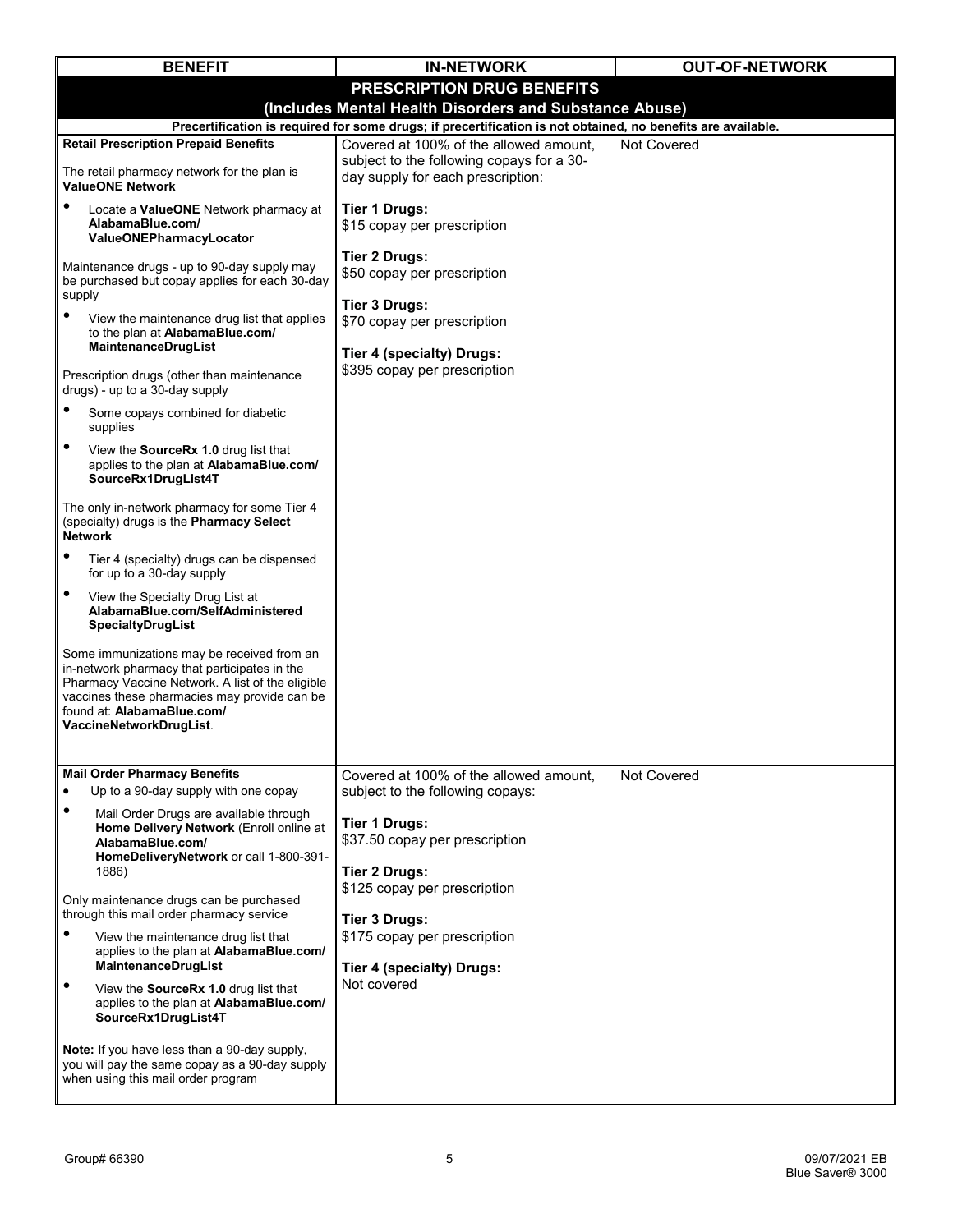| <b>BENEFIT</b>                                                                                                                                                    | <b>IN-NETWORK</b>                                                            | <b>OUT-OF-NETWORK</b>                                                        |  |
|-------------------------------------------------------------------------------------------------------------------------------------------------------------------|------------------------------------------------------------------------------|------------------------------------------------------------------------------|--|
|                                                                                                                                                                   | BENEFITS FOR OTHER COVERED SERVICES                                          |                                                                              |  |
| (Includes Mental Health Disorders and Substance Abuse)                                                                                                            |                                                                              |                                                                              |  |
| Precertification is required for some other covered services; please see your benefit booklet. If precertification is not obtained, no benefits<br>are available. |                                                                              |                                                                              |  |
| <b>Allergy Testing &amp; Treatment</b>                                                                                                                            | Covered at 80% of the allowed amount,<br>subject to calendar year deductible | Covered at 50% of the allowed amount,<br>subject to calendar year deductible |  |
|                                                                                                                                                                   |                                                                              |                                                                              |  |
|                                                                                                                                                                   |                                                                              |                                                                              |  |
| <b>Ambulance Service</b>                                                                                                                                          | Covered at 80% of the allowed amount,                                        | Covered at 50% of the allowed amount,                                        |  |
|                                                                                                                                                                   | subject to calendar year deductible                                          | subject to calendar year deductible                                          |  |
|                                                                                                                                                                   |                                                                              |                                                                              |  |
| <b>Participating Chiropractic Services</b>                                                                                                                        | Covered at 80% of the allowed amount,                                        | Covered at 50% of the allowed amount,                                        |  |
| Limited to 15 visits per member per calendar                                                                                                                      | subject to calendar year deductible                                          | subject to calendar year deductible                                          |  |
| year                                                                                                                                                              |                                                                              | In Alabama, not covered                                                      |  |
|                                                                                                                                                                   |                                                                              |                                                                              |  |
|                                                                                                                                                                   |                                                                              |                                                                              |  |
| <b>Durable Medical Equipment (DME)</b>                                                                                                                            | Covered at 80% of the allowed amount,                                        | Covered at 50% of the allowed amount,                                        |  |
|                                                                                                                                                                   | subject to calendar year deductible                                          | subject to calendar year deductible                                          |  |
|                                                                                                                                                                   |                                                                              |                                                                              |  |
| Rehabilitative Occupational, Physical                                                                                                                             | Covered at 80% of the allowed amount,                                        | Covered at 50% of the allowed amount,                                        |  |
| and Speech Therapy                                                                                                                                                | subject to calendar year deductible                                          | subject to calendar year deductible                                          |  |
| Occupational, physical and speech therapy<br>limited to combined maximum of 30 visits per                                                                         |                                                                              |                                                                              |  |
| member per calendar year                                                                                                                                          |                                                                              |                                                                              |  |
| Habilitative Occupational, Physical and<br><b>Speech Therapy</b>                                                                                                  | Covered at 80% of the allowed amount,<br>subject to calendar year deductible | Covered at 50% of the allowed amount,<br>subject to calendar year deductible |  |
| Occupational, physical and speech therapy                                                                                                                         |                                                                              |                                                                              |  |
| limited to combined maximum of 30 visits per                                                                                                                      |                                                                              |                                                                              |  |
| member per calendar year                                                                                                                                          |                                                                              |                                                                              |  |
| <b>Occupational, Physical and Speech</b><br><b>Therapy for Autism Spectrum Disorders</b>                                                                          | Covered at 80% of the allowed amount,<br>subject to calendar year deductible | Covered at 50% of the allowed amount,<br>subject to calendar year deductible |  |
| ages 0-18                                                                                                                                                         |                                                                              |                                                                              |  |
|                                                                                                                                                                   |                                                                              |                                                                              |  |
| <b>Home Health and Hospice</b>                                                                                                                                    | Covered at 80% of the allowed amount,<br>subject to calendar year deductible | Covered at 50% of the allowed amount,<br>subject to calendar year deductible |  |
|                                                                                                                                                                   |                                                                              |                                                                              |  |
|                                                                                                                                                                   |                                                                              | In Alabama, not covered                                                      |  |
|                                                                                                                                                                   |                                                                              |                                                                              |  |
| <b>Medical Nutrition Therapy Services</b>                                                                                                                         | Covered at 100% of the allowed amount,                                       | Covered at 50% of the allowed amount,                                        |  |
| For adults and children, limited to 6 hours per                                                                                                                   | after \$30.00 copay                                                          | subject to calendar year deductible                                          |  |
| member per calendar year                                                                                                                                          |                                                                              |                                                                              |  |
|                                                                                                                                                                   |                                                                              |                                                                              |  |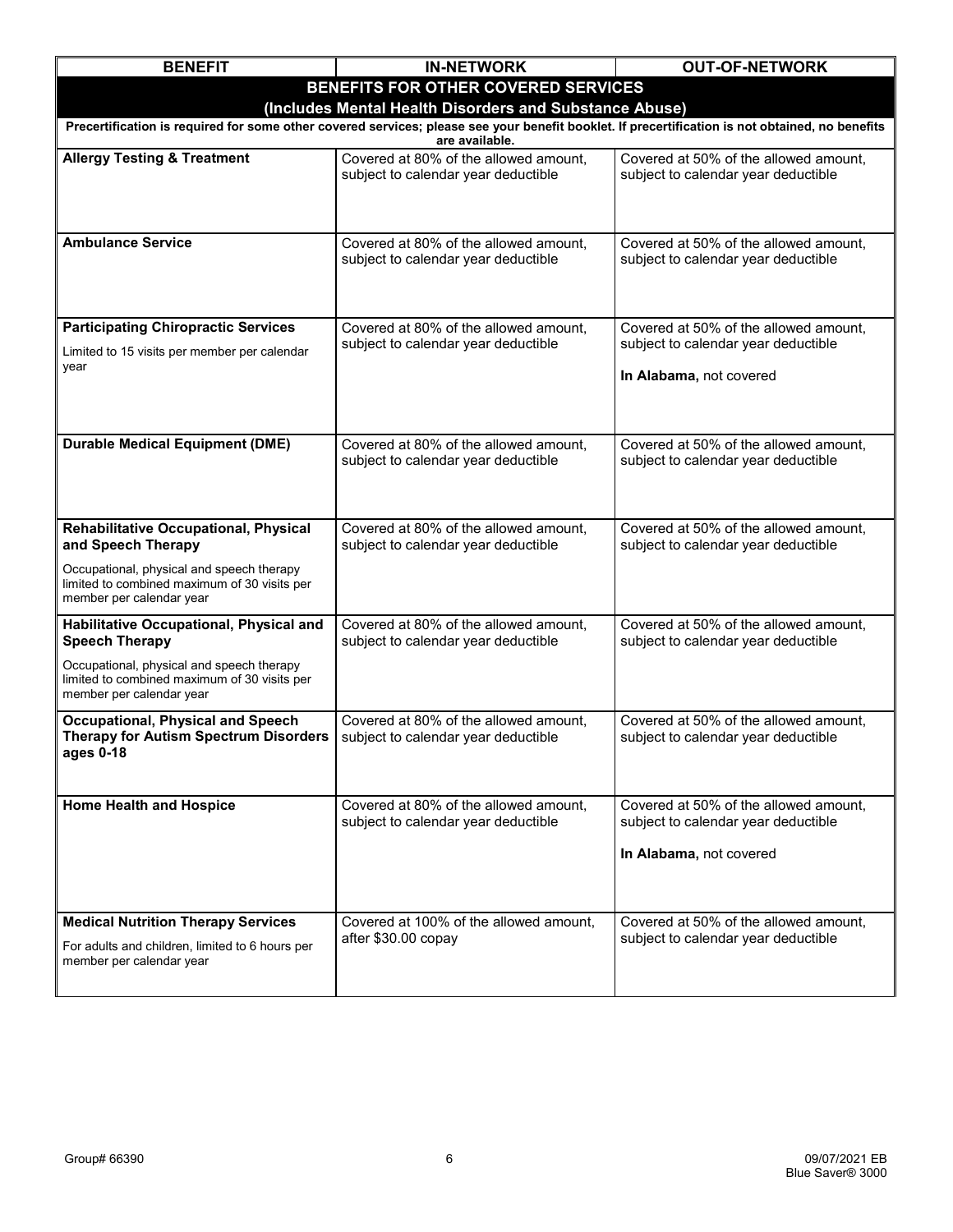| <b>BENEFIT</b>                                         | <b>IN-NETWORK</b>                                                                                                                                                                                                              | <b>OUT-OF-NETWORK</b> |
|--------------------------------------------------------|--------------------------------------------------------------------------------------------------------------------------------------------------------------------------------------------------------------------------------|-----------------------|
| <b>HEALTH MANAGEMENT BENEFITS</b>                      |                                                                                                                                                                                                                                |                       |
| (Includes Mental Health Disorders and Substance Abuse) |                                                                                                                                                                                                                                |                       |
| <b>Individual Case Management</b>                      | Coordinates care in event of catastrophic or lengthy illness or injury. For more information, please<br>call 1-800-821-7231.                                                                                                   |                       |
| <b>Chronic Condition Management</b>                    | Coordinates care for chronic conditions such as asthma, diabetes, coronary artery disease,<br>congestive heart failure, chronic obstructive pulmonary disease and other specialized conditions.                                |                       |
| Baby Yourself <sup>®</sup>                             | A maternity program; For more information, please call 1-800-222-4379. You can also enroll online<br>at AlabamaBlue.com/BabyYourself.                                                                                          |                       |
| <b>Contraceptive Management</b>                        | Covers prescription contraceptives, which include: birth control pills, injectables, diaphragms, IUDs<br>and other non-experimental FDA approved contraceptives; subject to applicable deductibles,<br>copays and coinsurance. |                       |
| <b>Air Medical Transport</b>                           | Air medical transportation to a network hospital near home if hospitalized while traveling more than<br>150 miles from home; to arrange transportation, call AirMed at 1-877-872-8624.                                         |                       |

#### *Useful Information to Maximize Benefits*

- *To maximize your benefits, always use in-network providers for services covered by your health benefit plan. To find in-network providers, check a provider directory, provider finder website (AlabamaBlue.com) or call 1-800-810-BLUE (2583).*
- *In-network hospitals, physicians and other healthcare providers have a contract with a Blue Cross and/or Blue Shield Plan for furnishing healthcare services at a reduced price (examples: BlueCard® PPO, PMD). In-network pharmacies are pharmacies that participate with Blue Cross and Blue Shield of Alabama or its Pharmacy Benefit Manager(s). In Alabama, in-network services provided by mental health disorders and substance abuse professionals are available through the Blue Choice Behavioral Health Network. Sometimes an in-network provider may furnish a service to you that is not covered under the contract between the provider and a Blue Cross and/or Blue Shield Plan. When this happens, benefits may be denied or reduced. Please refer to your benefit booklet for the type of provider network that we determine to be an in-network provider for a particular service or supply.*
- *Out-of-network providers generally do not contract with Blue Cross and/or Blue Shield Plans. If you use out-of-network providers, you may be*  responsible for filing your own claims and paying the difference between the provider's charge and the allowed amount. The allowed amount may *be based on the negotiated rate payable to in-network providers in the same area or the average charge for care in the area.*
- *Please be aware that providers/specialists may be listed in a PPO directory or provider finder website, but not covered under this benefit plan. Please check your benefit booklet for more detailed coverage information.*
- *Bariatric Surgery, Gastric Restrictive procedures and complications arising from these procedures are not covered under this plan. Please see your benefit booklet for more detail and for a complete listing of all plan exclusions.*
- *Teladoc Health is an independent company that Blue Cross and Blue Shield of Alabama has contracted with to provide you with teleconsultation services. Blue Cross and Blue Shield of Alabama is an independent licensee of the Blue Cross and Blue Shield Association.*
- *Please refer to your benefit book or contact Blue Cross directly about coverage for your hospital charges and other related medical services. Approval for air medical transportation does not mean that hospitalization and other medical expenses will be covered. All coverage determinations for medical benefits are subject to the terms, conditions, limitations and exclusions of the health plan. Air medical transportation services are provided through a contract with AirMed International, LLC, an independent company that does not provide Blue Cross and Blue Shield of Alabama products. Blue Cross is not responsible for any mistakes, errors or omissions that AirMed, its employees or staff members make. Air medical transportation services terminate if coverage by your health plan ends.*

#### **This is not a contract, benefit booklet or Summary Plan Description. Benefits are subject to the terms, limitations and conditions of the group contract (including your benefit booklet). Check your benefit booklet for more detailed coverage information. Please visit our website, AlabamaBlue.com.**